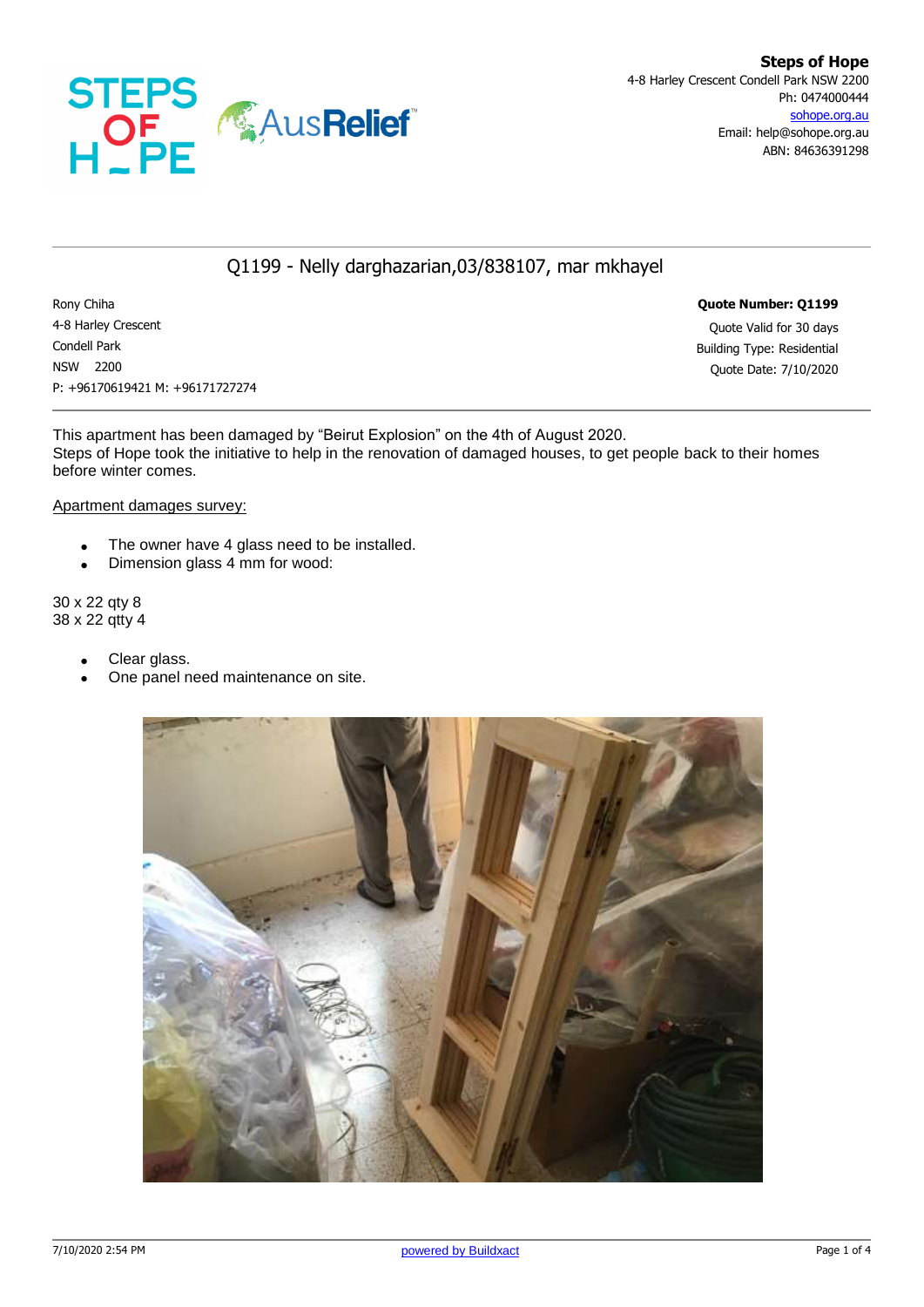

# Q1199 - Nelly darghazarian,03/838107, mar mkhayel **Estimate**

| Customer:<br>Rony Chiha<br>4-8 Harley Crescent<br>Condell Park<br>2200<br><b>NSW</b> |                        |                                                         | <b>Estimate Details:</b>                                      |          |  |
|--------------------------------------------------------------------------------------|------------------------|---------------------------------------------------------|---------------------------------------------------------------|----------|--|
|                                                                                      |                        | Net Total:<br>Markup:<br>Tax:<br><b>Estimate Total:</b> | \$174.25<br>\$0.00 (0%)<br>\$0.00<br>\$174.25                 |          |  |
| Ph: +96170619421<br>Email: help@sohope.org.au                                        |                        |                                                         | <b>Building Type: Residential</b><br>Date Prepared: 7/10/2020 |          |  |
|                                                                                      |                        | Cost Items                                              |                                                               |          |  |
| Code                                                                                 | Description            | Units / UOM                                             | Unit Cost                                                     | Total    |  |
| 1<br><b>Glass</b>                                                                    |                        |                                                         |                                                               | \$13.00  |  |
| 1.1                                                                                  | 4mm Glass<br>4mm Glass | 1.000 m2<br>1'                                          | \$13.00<br>\$13.00                                            | \$13.00  |  |
| $\overline{\mathbf{2}}$<br><b>Materials</b>                                          |                        |                                                         |                                                               | \$26.25  |  |
| 2.1                                                                                  | Silicon<br>Silicon     | 7.000 tube<br>7'                                        | \$3.75<br>\$3.75                                              | \$26.25  |  |
| 3<br>Labor                                                                           |                        |                                                         |                                                               | \$135.00 |  |
| 3.1                                                                                  | Maintenance            | 1.000                                                   | \$100.00                                                      | \$100.00 |  |
| 3.2                                                                                  | Second Installer       | 1.000 Day                                               | \$35.00                                                       | \$35.00  |  |
|                                                                                      | Second Installer       | $1^{\prime}$                                            | \$35.00                                                       |          |  |

Net Total: \$174.25

Markup: \$0.00

Tax: \$0.00

### **Estimate Total: \$174.25**